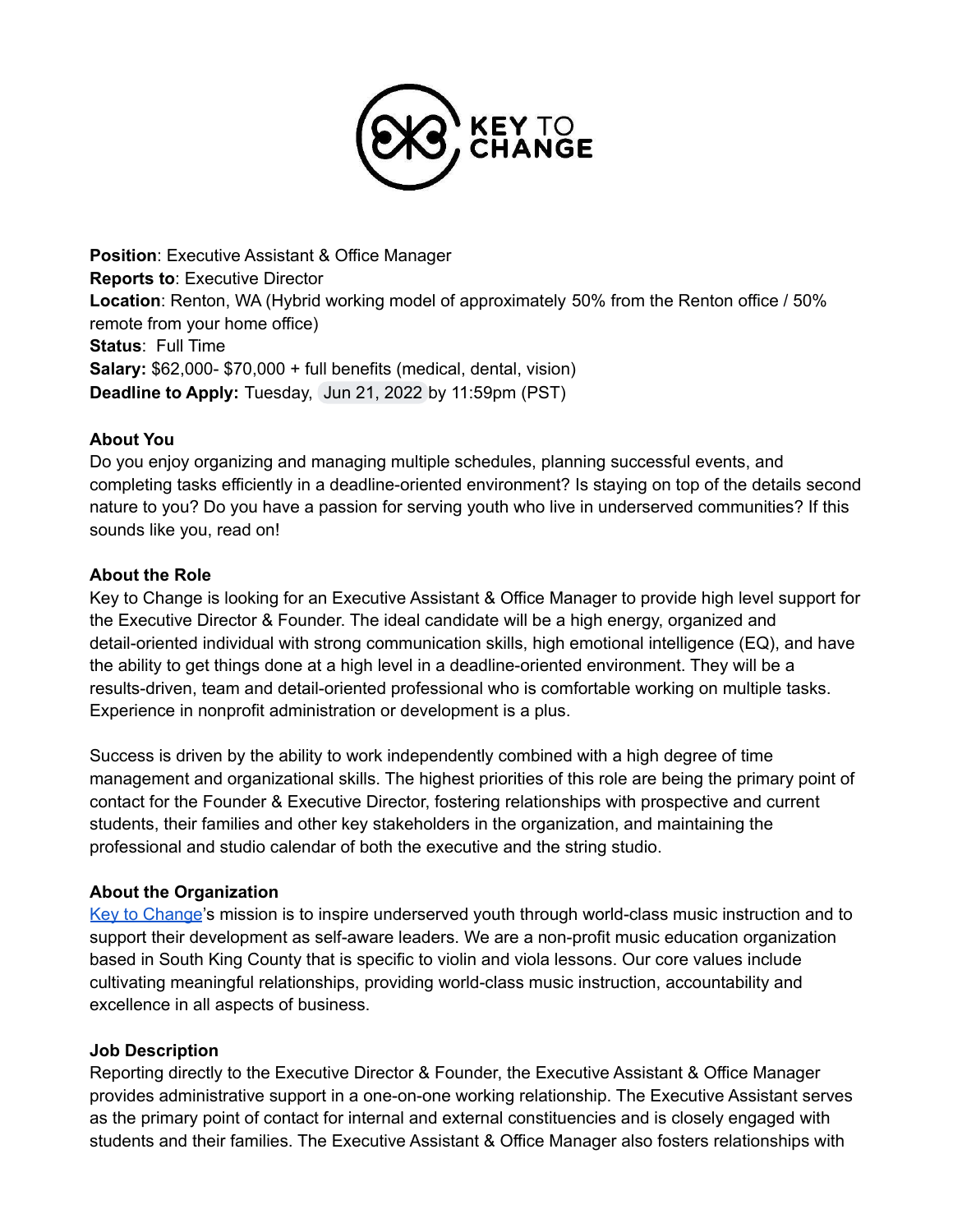prospective students and donors, organizes and coordinates outreach and external relations efforts and oversees special projects.

The Executive Assistant & Office Manager must be community oriented, mission-driven and find fulfillment working at a values-based organization. The ideal individual will have the ability to exercise good judgment in a variety of situations, with strong written and verbal communication, administrative and organizational skills, and the ability to maintain a realistic balance among multiple priorities. The Executive Assistant will have the ability to work independently on projects, from conception to completion, and must be able to work under pressure at times to handle a wide variety of activities and confidential matters with discretion.

# **Responsibilities**

Administrative

- Provide administrative support including effectively planning and maintaining executive director's calendar with attention to accuracy, detail and allocation of time and resources to promote productivity and successful execution of Executive Director's objectives
- Serve as a primary point of contact for the organization, find answers to questions or direct requests to the appropriate person
- Schedule meetings and give weekly briefs to the Executive Director
- Support the Executive Director's efficiency by collecting, preparing and distributing information for use in upcoming meetings and discussions
- Use discretion and maintain confidentiality in handling sensitive information
- Maintain an organized filing system within G-suite to easily access past documents
- Maintain accurate donor records in Salesforce
- Maintain insurance policies through broker
- Maintain an up to date roster of South King County Orchestra Teachers

String Studio

- Assist Executive Director with relationship building; follow up on leads of prospective students and donors
- Maintain the violin and viola studio schedule, work with the Executive Director to determine private and group lesson times
- Serve as the primary contact for studio families when it comes to scheduling conflicts or concerns and coordinating student's schedules with the studio schedule
- Maintain the yearly student roster including updated contact information for students and their parents
- Develop and foster relationships with local orchestra teachers in South King County

Marketing

- Work with the Executive Director to develop a consistent schedule of social media posts and content for the studio's facebook, instagram and youtube pages
- Compose monthly studio newsletters through Mailchimp
- In partnership with the Executive Director, work with the contracted graphic designer to get deliverables accomplished by providing copy, photos and overall vision for projects

Financials

● Develop profit and loss statements after major events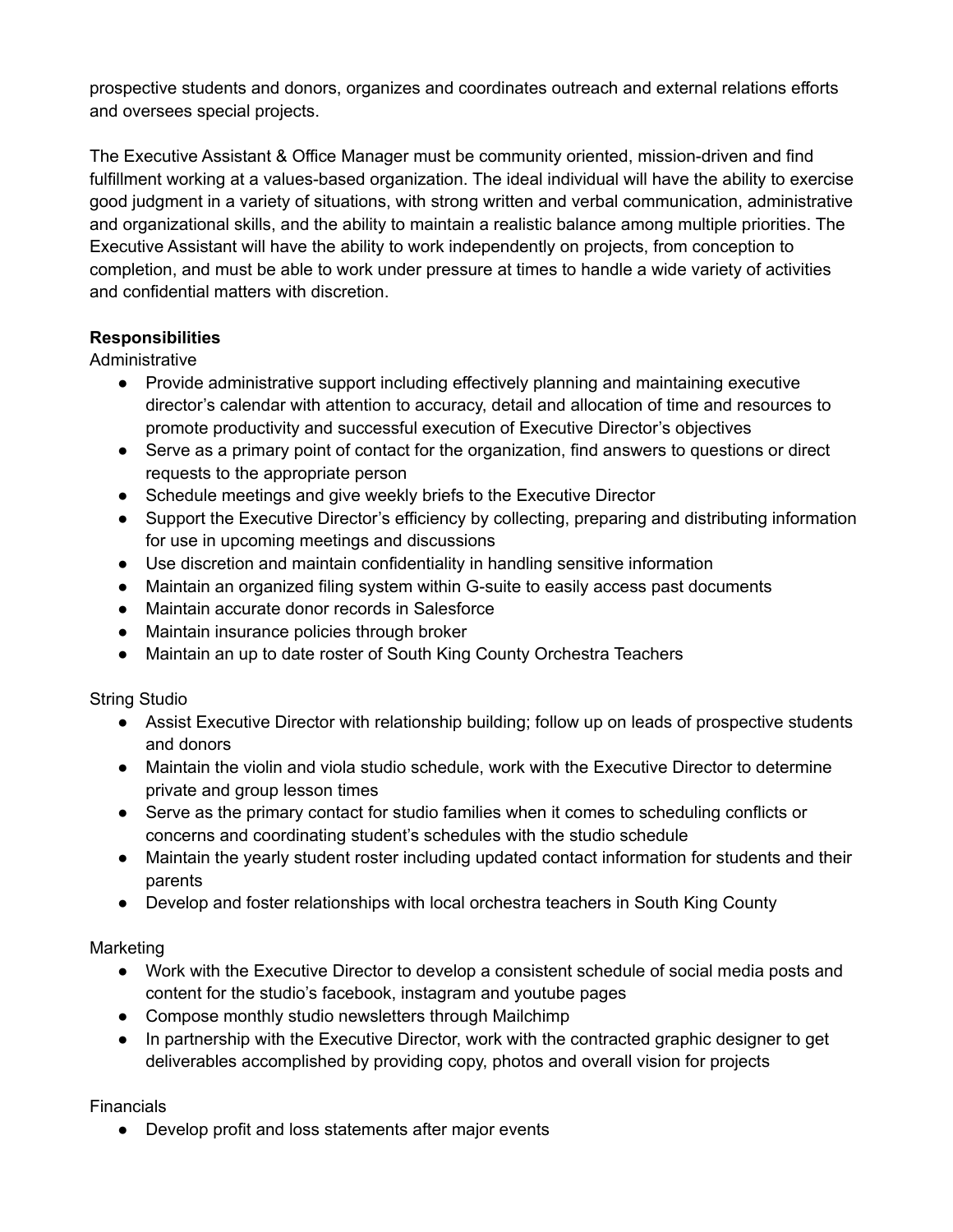- Prepare a monthly income and expense spreadsheet for accountant to use to prepare monthly financial statements
- Send tuition invoices at the start of each trimester and maintain records of tuition payments throughout the trimester.
- Send out year end giving statements to donors who gave \$250 or more

Event Planning

- Spring Salon our largest fundraiser of the year
	- Work with Executive Director to set fundraising goals, budget and develop weekly deliverables to stay on track to accomplish said goals
	- Work closely with multiple vendors to ensure room set-ups, audio/visual needs, photography, housekeeping and catering needs are met
- Solo String Festival a community outreach event for all middle and high school violin and viola players in South King County & student concerts (summer finale concert and holiday concert, which also serve as a way to engage donors and other constituents)
	- Secure venue
	- Arrange travel and lodging for guest artists
	- Develop rehearsal and performance schedule, coordinating with studio families
	- Secure external contracted help videographer, photographer and volunteers

## **Qualifications**

- Strong organizational skills that reflect the ability to perform and prioritize multiple tasks seamlessly with excellent attention to detail
- Proven track record of approaching changing priorities with a positive attitude and solution orientation
- Strong interpersonal skills and the ability to build relationships with stakeholders, including external partners, donors, students and their families
- Excellent written and verbal communication skills
- Comfortable collaborating with others and working independently
- Demonstrated proactive approaches to problem-solving with strong decision-making capability
- Proven ability to be adaptable to various competing demands, and demonstrate the highest level of customer/client service and response

# **Education and Experience Requirements**

- Bachelor's degree from an accredited college/university or equivalent work experience
- Strong work tenure: five years of executive assistant work experience, with evidence of growing responsibility in undertaking higher-level administrative support in a fast-moving environment
- Experience working with small start-up companies and/or non-profit organizations
- Proficient in Google Suite, Zoom as well as the occasional Microsoft Word, Excel, and **PowerPoint**
- Salesforce and wordpress knowledge a plus
- Comfort working independently and collaborating

# **To Apply**

Please submit a resume, cover letter and two writing samples. Your cover letter should express your specific interest in and qualifications for this role as well as respond to these questions: